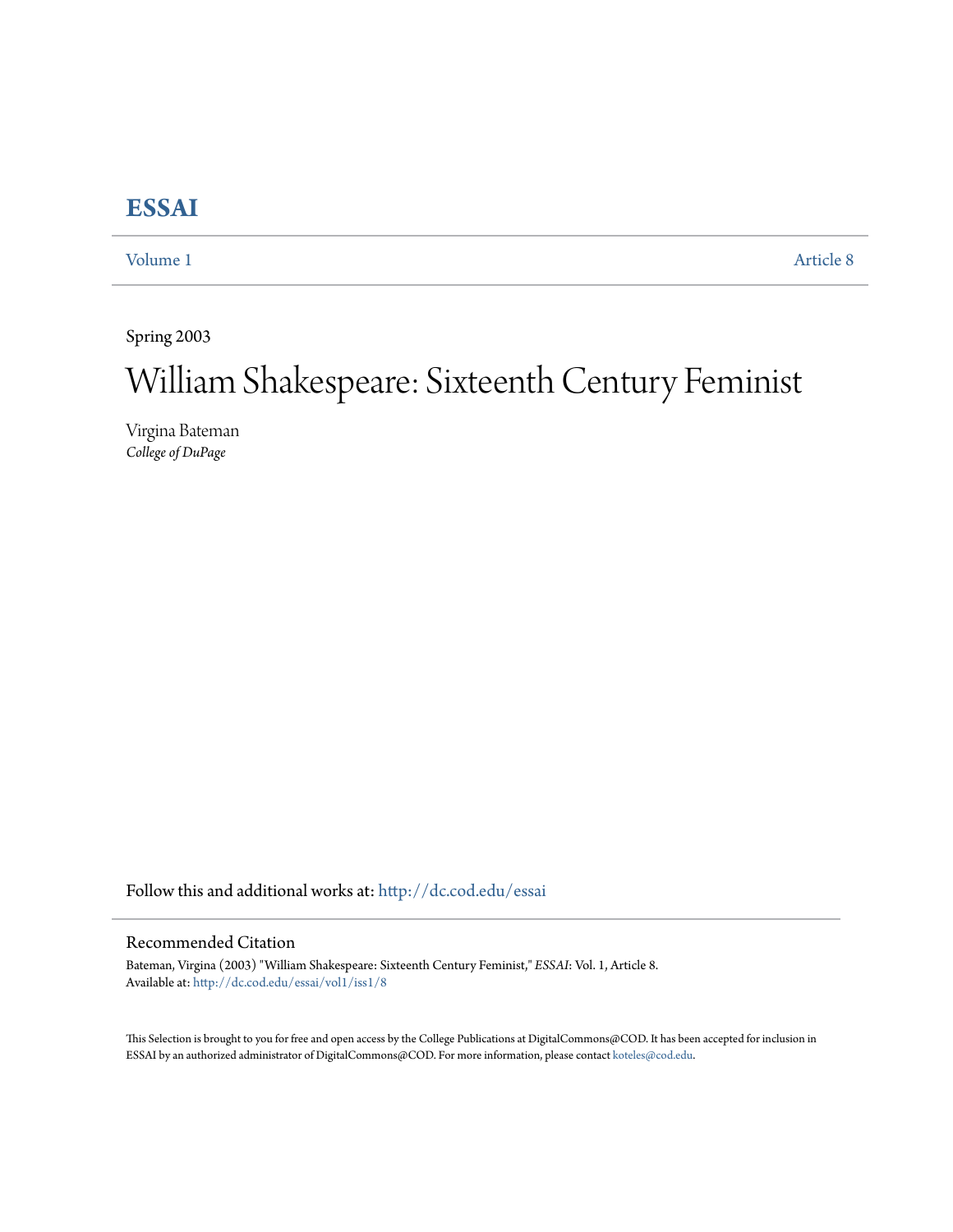William Shakespeare: Sixteenth Century Feminist

#### by Virgina Bateman

#### (English 228 Shakespeare)

The Assignment: Write an essay that will demonstrate your understanding of and acculturation to Shakespeare, intrigued by his plays closely examined up to midterm.

lthough not immediately evident to modern sensibilities, William Shakespeare was in many ways a sixteenth-century feminist. Shakespeare hides pro-woman philosophies especially in his comedies, writing in a time period when speech was heavily censored. All plays had to meet the Ithough not immediately evident to modern sensibilities, William Shakespeare was in ma<br>a sixteenth-century feminist. Shakespeare hides pro-woman philosophies especially in h<br>comedies, writing in a time period when speech w representation of living monarchs on stage, and made sure theater conformed to the tastes and interests of the English court ("Censorship"). Renaissance society did not traditionally value the freedom of women, and this is why Shakespeare is not viewed as a feminist by modern interpretations. There were only two socially acceptable positions for Renaissance women, marriage and entering a convent. The upbringing of middle and upper class girls stressed the teaching of household management skills and the feminine values of chastity, obedience, and silence ("Women").

In *The Taming of the Shrew* and *The Merchant of Venice* Shakespeare introduces the reader to two uniquely strong heroines who are responding to the confines of Renaissance society. Katherine, the heroine of *The Taming of the Shrew*, is used as an example of how strong Renaissance woman should not behave, while Portia in *The Merchant of Venice* is portrayed as the ideal woman who is beautiful and obedient while retaining her strength and independence. These women serve as a guide to Renaissance women, teaching them to be strong, independent, intelligent, and yet still wisely conform to the system, presenting a uniquely Shakespearean breed of feminism.

As a result of Queen Elizabeth I's reign, questions were beginning to arise about women's place in society. Traditionally, Renaissance society viewed the family as a mini-state, containing the same hierarchal structure as the government in order to be harmonious. This system was based on an order where men were the heads of households, and women were considered to be naturally subordinate. If women were naturally subordinate, how could a queen rule ( Levine 21)?

At the same time, Puritanism was a major factor in Shakespearean feminism. Puritans believed in spiritual equality among the sexes, questioning the old Catholic doctrine of female subordination (Dusinberre 3). They began to attack traditional Renaissance customs such as forced marriage, marriage for money, child marriages, and marriages between very old men and young women. This was an attempt to create the ideal marriage and, thus, eliminate adultery (Dusinberre 3).

In The *Taming of the Shrew* Shakespeare addresses most of these issues in the form of a comedy. A major source of humor is Gremio, the older suitor trying to capture the younger Bianca's hand. By mocking this situation Shakespeare is objecting to the widely accepted practice of families arranging for men to marry significantly younger women ("Women"). Signifying the old ideal of marriage, Hortensio vows to marry a nice, but wealthy widow (4.2.37). There are many dowry negotiations, part of the old view of marriage. Bianca is viewed as the classic Renaissance ideal of what a woman should be, while Katherine is a new Puritan independent spirit. Shakespeare is clearly influenced by the battle between old Renaissance ideals and new Puritan ideals, which creates much of the conflict in *The Taming of the Shrew*.

Later, *The Merchant of Venice* further explores this concept of what makes an ideal marriage and what constitutes the ideal woman. By examining the marriage of Jessica and Lorenzo and Portia and Bassanio Shakespeare compares a traditional marriage in which Jessica is submissive with an untraditional marriage in which Portia not subordinate. Yet, Portia is portrayed as the ideal woman by blending old Renaissance and Puritan ideas of what a woman should be.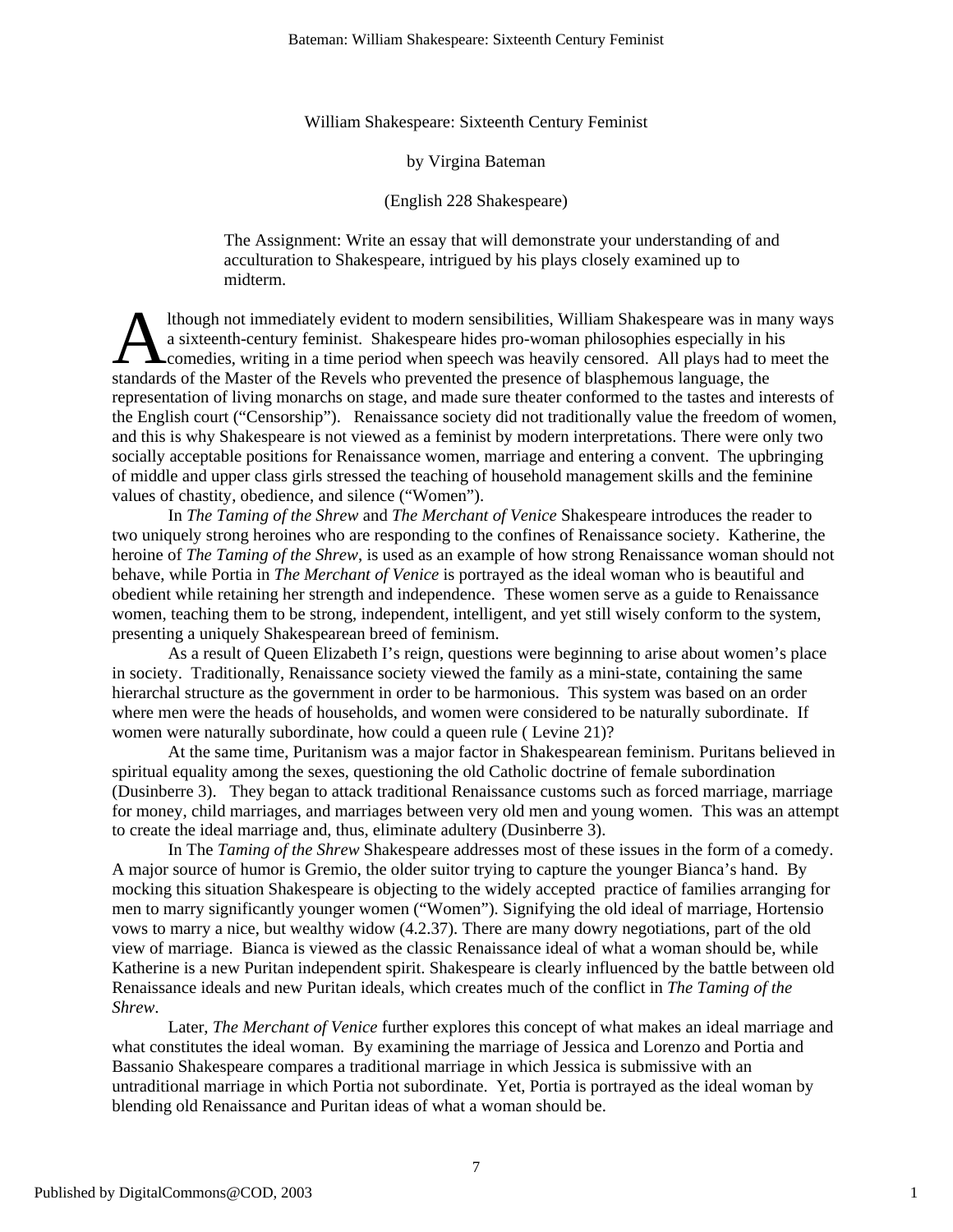#### *ESSAI, Vol. 1 [2003], Art. 8*

Adhering to tradition, Shakespeare makes the dowry a major theme in his comedies. Customarily, middle and upper class Renaissance women could not be married without a dowry. Without marriage women were left few socially acceptable means for survival other than joining the church (King 28). Dowries were a necessity of Renaissance life and so emphasized in Shakespearean comedy. Petruchio's main concern is assurance of Katherine's dowry in *The Taming of the Shrew*, and Bassanio immediately mentions that Portia is an heiress in *The Merchant of Venice* (*Shrew*, 1.2.186 and *Venice*, 1.1.168).

In act two of *The Taming of the Shrew*, it seems that Bianca's suitors are bidding for her as though an item up for auction. To the twenty-first century reader this practice seems degrading, but in Shakespearean time this was commonplace. The fact that Shakespeare draws so much attention to the practice by taking it to an extreme level leads one to believe he is objecting to this practice, disguising his objections with elements of comedy (2.1.366-410).

This is not to say there were no advantages for women and their families through a Renaissance marriage. Daughters were able to form alliances between powerful families with their marriages, and this was considered in marriage negotiations as well as a dowry (King 31).

Since Renaissance women needed to get married in order to support themselves, very few lived independently. The ones who were financially independent were left independent by the death of their husbands, explaining the importance of the heroes in Shakespeare's comedies having to prove their wealth in order to court the women of their choice (*Shrew*, 2.1.121-127 and *Venice*, 1.2.180-183).

Society left the heroines Katherine and Portia with little choice but marriage. Shakespeare's development of these characters and how they confront societal constraints is what makes them feminist role models. Katherine begins *The Taming of the Shrew* behaving like a rebellious teenager, frustrated with a system to which she does not wish to conform, but is rather powerless to fight. Her anger and frustration are displayed in fits of temper in which she fights with her sister, Bianca, who is conforming to society's expectations ( 2.1.288-32). Bianca views Katherine's misbehavior as a negative reflection upon her and possibly womenkind, asking, "Is it for him (referring to one of her suitors) do you envy me so?" (2.2.18). Katherine responds by striking Bianca, physically striking out against the traditional role of Renaissance women. Bianca represents to Katherine everything that is wrong with Renaissance society, and the two women do not understand each other; their conflict represents a conflict in ideologies, not just a sibling rivalry.

Throughout the play Katherine struggles for control of her own destiny. Although Baptisa very modernly insists upon her consent to the marriage, she never really gave it, and Petruchio easily tricks Baptisa into believing Katherine did give it (2.1.137-143). After the marriage there begins a power struggle between Katherine and Petruchio, with Petruchio stating, "Thus I have politically begun my reign..." (4.1.188). He goes on to lay out his plan to tame Katherine like a falcon by depriving her of food and sleep.

Katherine quickly learns that to get what she wants she must agree with whatever Petruchio says, going so far as to say the sun is the moon because Petruchio said it was (4.5.17-25). Showing more maturity throughout the play, she realizes conforming to the role of the submissive wife is working completely to her advantage. Petruchio's attempt to tame her has taught her how to fit into society and still get what she desires.

There is no clearer evidence than that in Katherine's final speech about wifely duty (5.2.152- 195). Katherine is given the largest speech in the play, hardly a sign of passivity in a society that expects women to be silent. While she admits to being obedient to her husband and recommends that the other wives be so as well, the twenty-first century reader must keep in mind that the Puritans believed that a wife's submission to her husband should be voluntary in return for love; this submission was viewed as similar to man's submission to God. It did not mean giving up liberty, but co-existed with liberty, actually giving the wife power over her husband (Dusinberre 108-109). So, Katherine is transformed; she learns how to fit into society, to be the ideal wife but retain her independence. She is never truly tamed.

Portia is Shakespeare's ideal woman. Unlike Katherine, she does not have to go through a transformation to become that ideal; she begins the play that way. Portia has blended the new Puritan ideals of what a women should be with the old Renaissance ideals and is perfect woman. She is beautiful,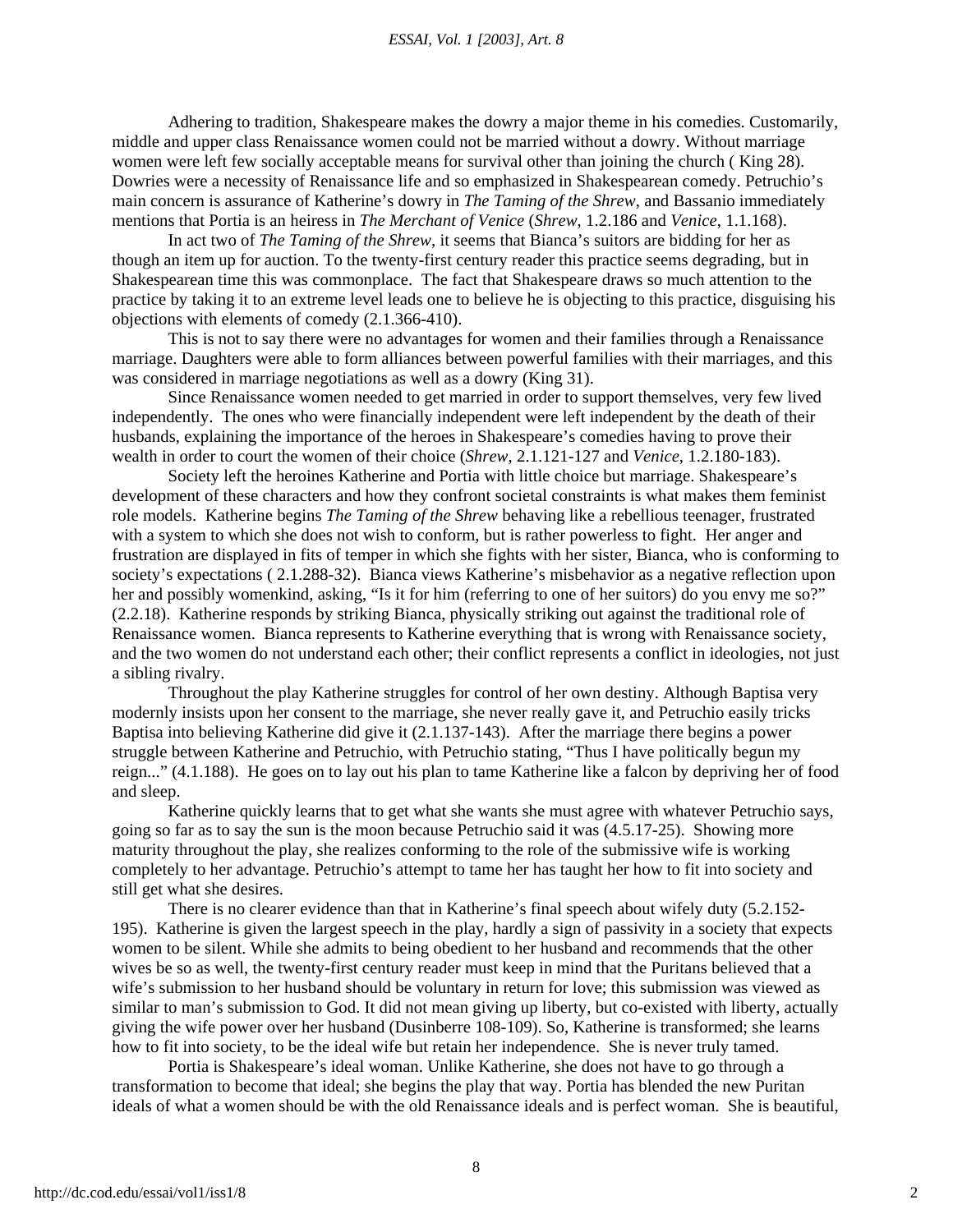virtuous, intelligent, and submissive to, yet independent from, her husband.

When marrying Bassanio, Portia pledges everything to him, but remains true to the spirit of feminism by keeping her independence, clearly expressed in the later courtroom scene (3.2.175 and Dusinberre 85). Portia declares her equality to Bassanio when she demands to see a letter:

...I am half yourself, And I must freely have the half of anything That this same paper brings you. (3.2.258-260)

More mature than Katherine, Portia achieves her goal in a socially acceptable manner, not offending anyone.

Then in a reversal of sex role, Portia offers to pay off Antonio's debts; she is the one with money in the marriage because of her inheritance (3.2.311). In a further attempt to save Antonio on her husband's behalf, she decides to disguise herself as a man and travel to Venice (3.4. 59-81). This is significant because not only is she breaking free of role of the submissive wife, but dressing in a man's clothes was taboo in the Renaissance because it was believed that wearing men's clothing literally made women more masculine (Dusinberre 246). By turning this all into a big joke, Shakespeare, through Portia, is able to safely criticize traditional gender roles.

In the courtroom scene Portia saves the day by outsmarting the men and finding a legal loophole to save Antonio (4.1). This proves she is the intellectual equal to all of the men in the play, and only her gender is keeping her from being a doctor of law.

Portia once again defies convention by teasing Bassanio about losing his ring and threatening not to consummate the marriage (5.1.215-248). A Renaissance marriage was not considered official until consummated (Hopkins 33). Although this, too, is written off as a joke, this is a serious threat; it is as though Portia is saying to Bassanio our marriage is not official until you admit I am an equal.

Similar to Katherine, Portia defies convention at every opportunity; unlike Katherine she is accepted by society. Why? From the outset Portia works with the Renaissance system to get what she wants and not directly against it. She may not like the terms of her father's will, but she abides by them (1.2.24-26). Disobeying the will would be too direct a revolt for her. Portia is reforming the Renaissance system from within, while Katherine, until the last act of *The Taming of the Shrew*, is behaving like an outsider. Both women are strong and independent, preforming a balancing act in order to exert their independence while keeping their positions in a restrictive society.

Shakespeare chose to write about two forms of revolutionary women, supporting feminism at a time when it was not widely accepted. He disguised these ideas in comedy, not only for entertainment's sake, but because everything he wrote was censored by the government, and these feminist views could be seen as treasonous. Similar to his character Portia, the playwright himself was working to reform the system from within. Women were not supposed to step out of line in Renaissance culture, because it was believed to threaten the stability of the state (Levine 16). By writing these plays, Shakespeare took the risk of expressing feminist views in the sixteenth century.

Works Cited

Dusinberre, Juliet. Shakespeare and the Nature of Women. London: Macmillian, 1975.

Hopkins, Lisa. The Shakespearean Marriage. New York: St. Martin's Press, 1998.

King, Margaret L. Women of the Renaissance. Chicago: University of Chicago Press, 1991.

\_\_\_\_\_\_\_\_\_\_\_\_\_\_\_\_\_\_\_\_\_\_\_\_\_\_\_\_\_\_\_\_\_\_

<sup>&</sup>quot;Censorship: Master of the Revels". Encyclopedia of the Renaissance. Ed. Paul F. Grendler.New York: Charles Scribner's Sons.